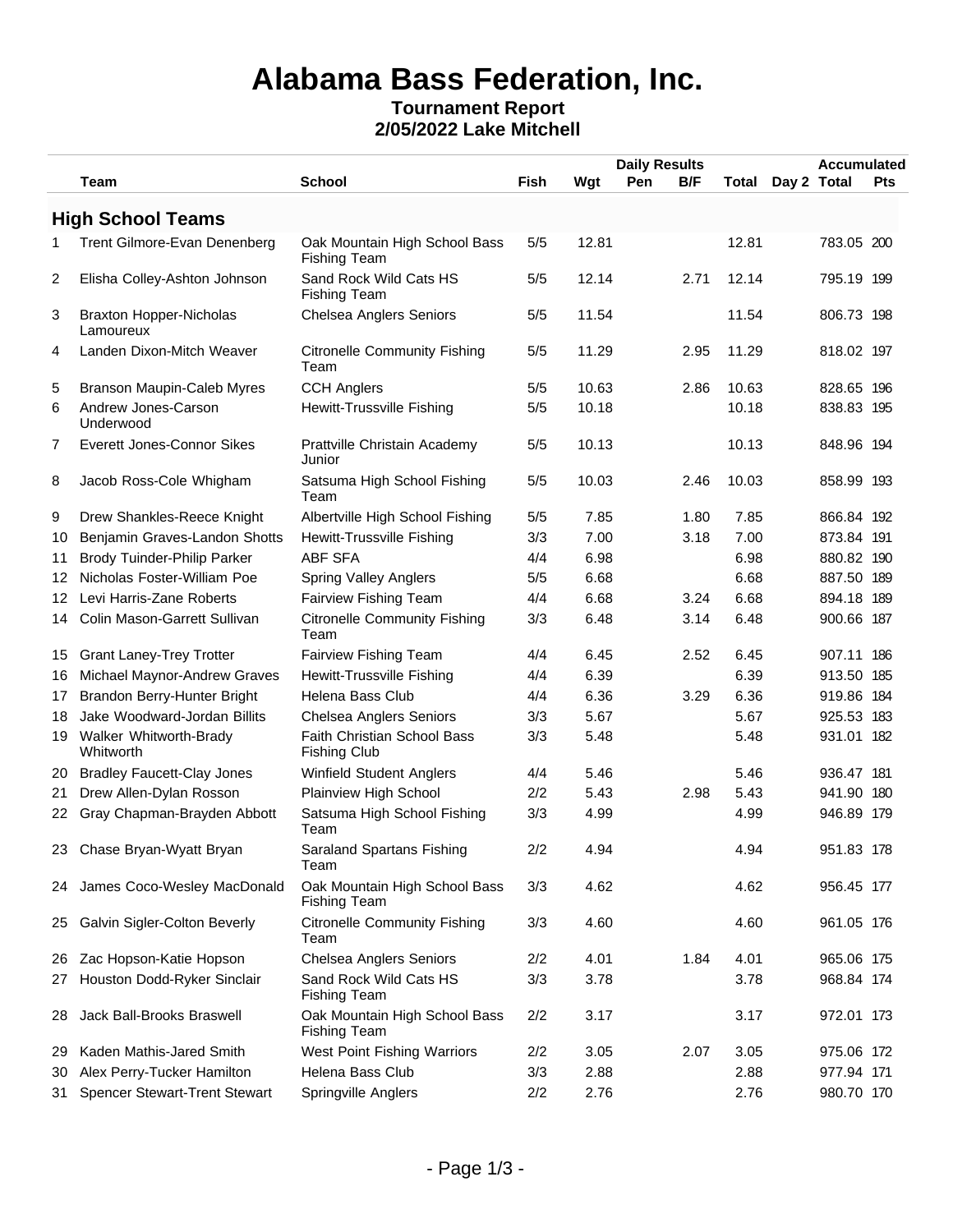## **Alabama Bass Federation, Inc.**

#### **Tournament Report 2/05/2022 Lake Mitchell**

|    |                                       | <b>School</b>                                        | <b>Daily Results</b> |      |            |      |       |       | <b>Accumulated</b> |            |
|----|---------------------------------------|------------------------------------------------------|----------------------|------|------------|------|-------|-------|--------------------|------------|
|    | <b>Team</b>                           |                                                      | <b>Fish</b>          | Wgt  | <b>Pen</b> | B/F  | Total | Day 2 | Total              | <b>Pts</b> |
| 32 | Carter Acrey-Logan Opdycle            | A & O                                                | 2/2                  | 2.17 |            |      | 2.17  |       | 982.87             | 169        |
| 33 | <b>Bryant Billoto-Soren Williams</b>  | <b>Chelsea Anglers Seniors</b>                       | 1/1                  | 1.76 |            | 1.76 | 1.76  |       | 984.63             | 168        |
| 34 | Cole Kirkpatrick-Reece<br>Kirkpatrick | <b>Winfield Student Anglers</b>                      | 1/1                  | 1.58 |            | 1.58 | 1.58  |       | 986.21 167         |            |
| 35 | Ryan Moore-Jacob Hubbard              | Albertville High School Fishing                      | 1/1                  | 1.48 |            | 1.48 | 1.48  |       | 987.69 166         |            |
| 36 | Jacob Fulgham-Hannon<br>Richardson    | <b>Chelsea Anglers Seniors</b>                       | 1/1                  | 1.31 |            | 1.31 | 1.31  |       | 989.00 165         |            |
| 37 | Mason George-Kolton Bagwell           | Albertville High School Fishing                      | 1/1                  | 1.30 |            | 1.30 | 1.30  |       | 990.30 164         |            |
| 38 | Gunner Anderson-Brodie Jednat         | Satsuma High School Fishing<br>Team                  | 1/1                  | 1.23 |            | 1.23 | 1.23  |       | 991.53 163         |            |
| 39 | Aiden Gunter-Jake Bozeman             | <b>Winfield Student Anglers</b>                      | 1/1                  | .99  |            | .99  | .99   |       | 992.52 162         |            |
| 40 | <b>Tucker McCoy-Parker McCoy</b>      | Mortimer Jordan Bass Club                            | 0/0                  | .00. |            |      | .00.  |       | 992.52 50          |            |
| 40 | Colby Durden-Will Smith               | Hewitt-Trussville Fishing                            | 0/0                  | .00. |            |      | .00.  |       | 992.52 50          |            |
| 40 | Brady McCamy-Jacob Gipson             | Albertville High School Fishing                      | 0/0                  | .00. |            |      | .00.  |       | 992.52 50          |            |
| 40 | Dale Thrower-Micah Strickland         | Satsuma High School Fishing<br>Team                  | 0/0                  | .00. |            |      | .00   |       | 992.52 50          |            |
| 40 | Parker Stinson-Brock Cammon           | Satsuma High School Fishing<br>Team                  | 0/0                  | .00. |            |      | .00.  |       | 992.52 50          |            |
| 40 | Sam Dameron-Ben Ivey                  | Oak Mountain High School Bass<br><b>Fishing Team</b> | 0/0                  | .00. |            |      | .00.  |       | 992.52 50          |            |
| 40 | <b>Brendin Simich-</b>                | Oak Mountain High School Bass<br><b>Fishing Team</b> | 0/0                  | .00  |            |      | .00.  |       | 992.52 50          |            |
| 40 | <b>Blake Gingles-Davey Shirley</b>    | <b>Chelsea Anglers Seniors</b>                       | 0/0                  | .00. |            |      | .00.  |       | 992.52             | 50         |
| 40 | Aiden Smith-Mark Bearden              | <b>Spring Valley Anglers</b>                         | 2/2                  | .00  |            | 3.19 | .00.  |       | 992.52             | 50         |
| 40 | Lane Clark-Ethan Meadows              | Ft Payne Wildcats HS Fishing<br>Team                 | 0/0                  | .00. |            |      | .00   |       | 992.52 50          |            |